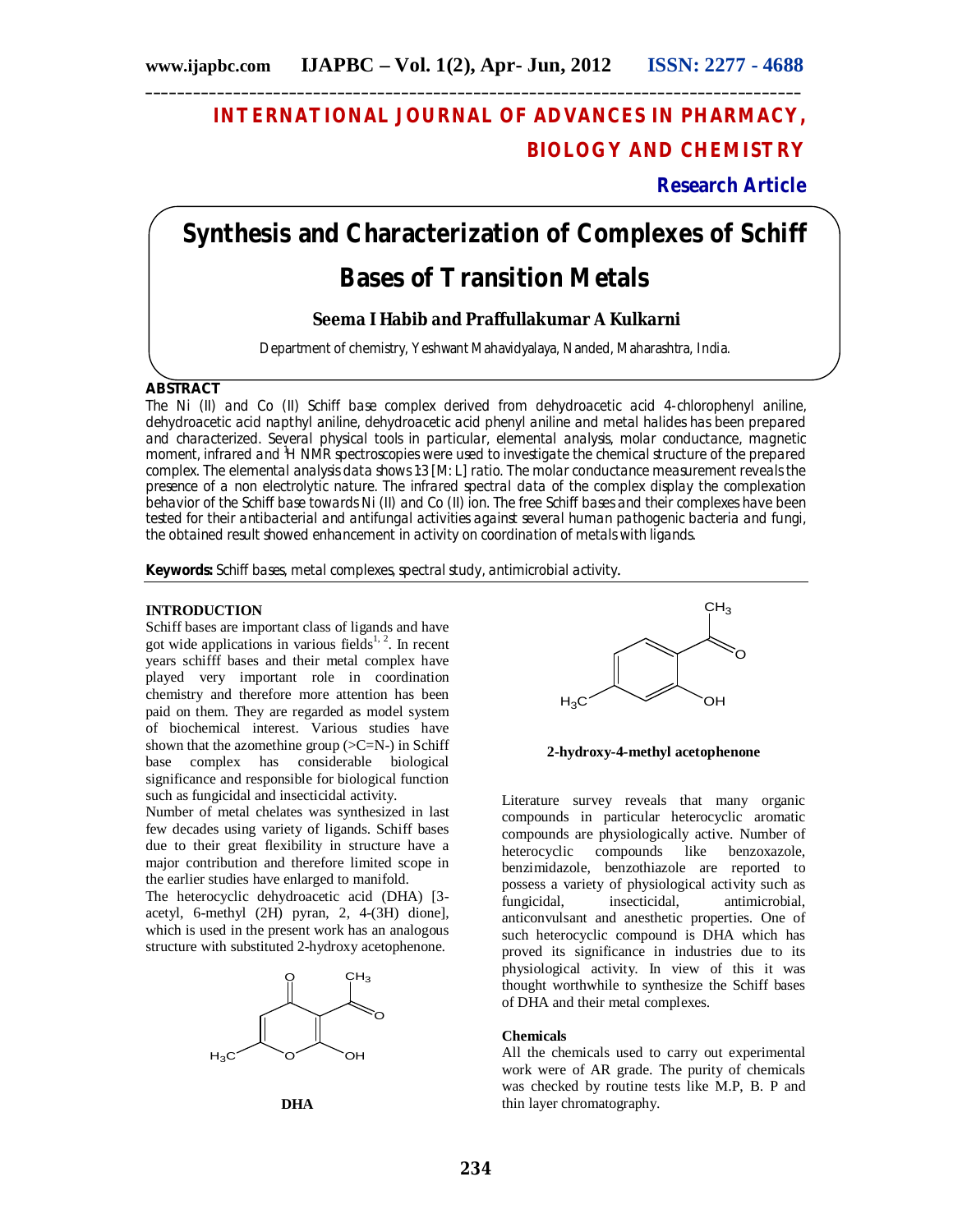# **EXPERIMENTAL**

Synthesis of Schiff bases: Schiff bases were prepared by refluxing equimolar mixture of DHA and amine in ethanol.

0.1 mol of each DHA and primary aromatic amine in 100ml ethanol was taken in RB flask. The contents were refluxed for 4 hours. After refluxion, the content in RB flask were cooled. The Schiff bases was separated out as solid, it was washed by ethanol, recrystallised from ethanol and dried in a vaccum desiccator.

These ligands are stable to air and moisture; they are soluble in alcohol, chloroform, dioxane, DMF and DMSO.

**Scheme:**



Where



**Table 1: Physical data of Schiff bases**

| - WHILE - I - II WAS WEDNED VAN DE LA WAARD NAMED VA |                  |                      |               |                      |  |  |  |
|------------------------------------------------------|------------------|----------------------|---------------|----------------------|--|--|--|
| Sr. No.                                              | Compound<br>code | Molecular formula    | Colour        | <b>Melting point</b> |  |  |  |
|                                                      |                  | $C_{14}H_{11}O_3NCl$ | Yellow        | .40                  |  |  |  |
|                                                      |                  | $C_{18}H_{14}O_3N$   | Pinkish White | 168                  |  |  |  |
|                                                      |                  | $C_{14}H_{12}O_3N$   | Light yellow  | 18                   |  |  |  |

#### **Synthesis of metal complexes**

In the present work the metal complexes are synthesized by refluxing the ethanolic solution of ligands and metal chlorides in 3:1 molar ratio, i.e 0.03 moles of ligand [in slight excess] was taken in RB flask containing 30 ml of ethanol and heated 0.01 moles of metal chloride was dissolved in 20 ml of ethanol. This metal solution was added dropwise in hot solution of ligands. The contents were refluxed for two hours. 10% alcoholic ammonia solution was added. The complexes of different metal were precipitated at different PH. The precipitate of complex formed was filtered in hot condition. It was washed with ammonia followed by petroleum ether 40-60°C and dried in desiccator over fused CaCl<sub>2</sub>.

**Table 2: Physical data of metal complexes**

| Sr.<br>No. | Molecular formula             | Colour         | D. P<br>$^{\circ}C$ | Molar<br>Conductivity<br>$S \text{ Cm}^2 \text{ Mol}^{-1}$ |
|------------|-------------------------------|----------------|---------------------|------------------------------------------------------------|
|            | $C_{42}H_{39}O_{12}N_3Cl_3Ni$ | Orange         | 268                 | 20.49                                                      |
| 2          | $C_{42}H_{39}O_{12}N_3Cl_3Co$ | Brown          | 192                 | 6.84                                                       |
| 3          | $C_{54}H_{48}O_{12}N_3Ni$     | Light<br>brown | >280                | 22.17                                                      |
| 4          | $C_{54}H_{48}O_{12}N_3CO$     | Brown          | >280                | 17.34                                                      |
| 5          | $C_{42}H_{42}O_{12}N_3Ni$     | Yellow         | 246                 | 26.22                                                      |
| 6          | $C_{42}H_{42}O_{12}N_3Co$     | Dark<br>brown  | >280                | 15.28                                                      |

# **RESULT AND DISCUSSION**

All the complexes are stable to air and moisture insoluble in water and most of the common organic solvent but soluble in CHCl<sub>3</sub>, DMF and DMSO. The analytical data of the complexes indicates that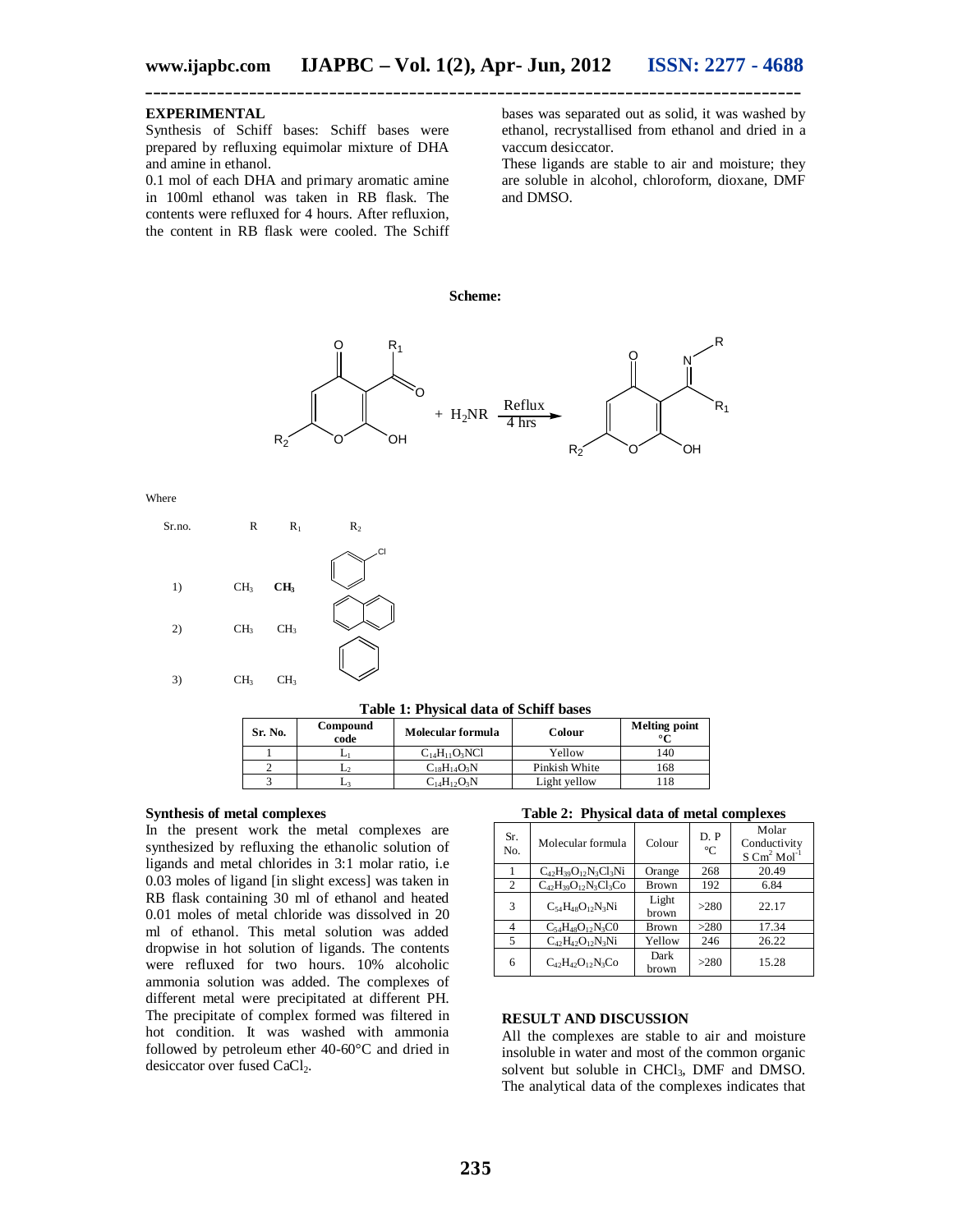their stoichiometry may be represented as 1:3 metal to ligand ratio.

## **IR Spectra**

On comparison of the IR spectra of the metal complexes with that of its ligand, it was found that the  $v(C=N)$  stretching vibration is found in the Schiff base at near  $1633 \text{ cm}^{-1}$ , this band is shifted to lower wave numbers in the complxes indicating the participation of nitrogen in coordination<sup>3</sup>. A new band at  $\nu$  M-O and  $\nu$  M-N stretching vibration<sup>4</sup> were appeared in between  $500-400$   $cm^{-1}$  in the spectra of metal complex.

#### **<sup>1</sup>H NMR**

The <sup>1</sup>H NMR spectra of complexes and ligand show well resolved signals. Due to presence of metal ion there observed broad peaks indicating the formation of the complex.

#### **Magnetic moment**

The  $\mu_{\text{eff}}$  values at room temperature for Ni (II) and Co (II) are in the range of 2.94-3.16 and 4.36-4.89 B.M respectively. These values are expected for octahedral geometry of Ni  $(II)$ <sup>5, 6</sup> and Co  $(II)$ complexes at 25°C.

## **Molar Conductivity**

The molar conductance values of the complexes in DMF solvents are in the range of  $6.84$ -26.22 S  $\text{cm}^2$  $mol<sup>-1</sup>$  suggesting their non electrolytic nature<sup>7</sup>. On the basis of analytical data, magnetic moment, electronic spectral data, IR and  ${}^{1}H$  NMR, the Ni (II) and Co (II) complexes of the selected ligands have been concluded a octahedral geometry.



 $M = Ni$  (II), Co (II)

#### **Antimicrobial activity**

Antimicrobial activity was assayed by cup plate agar diffusion method<sup>8</sup> by measuring inhibition zones in mm. in vitro antimicrobial activity of all synthesized compounds and standard have been evaluated against four strains of bacteriawhich include E. coli, S.typhi, S.aureus and B. subtilis and against four fungal strains like A. niger, A. flavus, F.moneliforme and p.chrysogenum. The standard used was penicillin and grysofulvin.

From the results of antimicrobial activity of ligand and complex it is clear that the complexes shows enhance activity than the ligands. The increase in antimicrobial activity is due to faster diffusion of metal complexes as a whole through the cell membrane or due to the combined activity of the metal and ligand<sup>9</sup>.

#### **CONCLUSION**

The analytical data shows 1:3 metal to ligand stoichiometry and from antimicrobial activity it is found that the complexes are more active than their parent ligand and hence may serve as vehicle for activation of the ligand as principle cytotoxic species

#### **ACKNOWLEDGMENT**

The authors are thankful to the principal Yeshwant Mahavidyalaya, Nanded for providing laboratory facilities. The authors are also thankful to the head IICT Hyderabad for providing spectral data and to ugc for sanctioning Maulana Azad National Fellowship to Seema I. Habib.

#### **REFERENCES**

1. Holm RH and Connr M.O. progr Inorg.Chem. 1971;14:263.